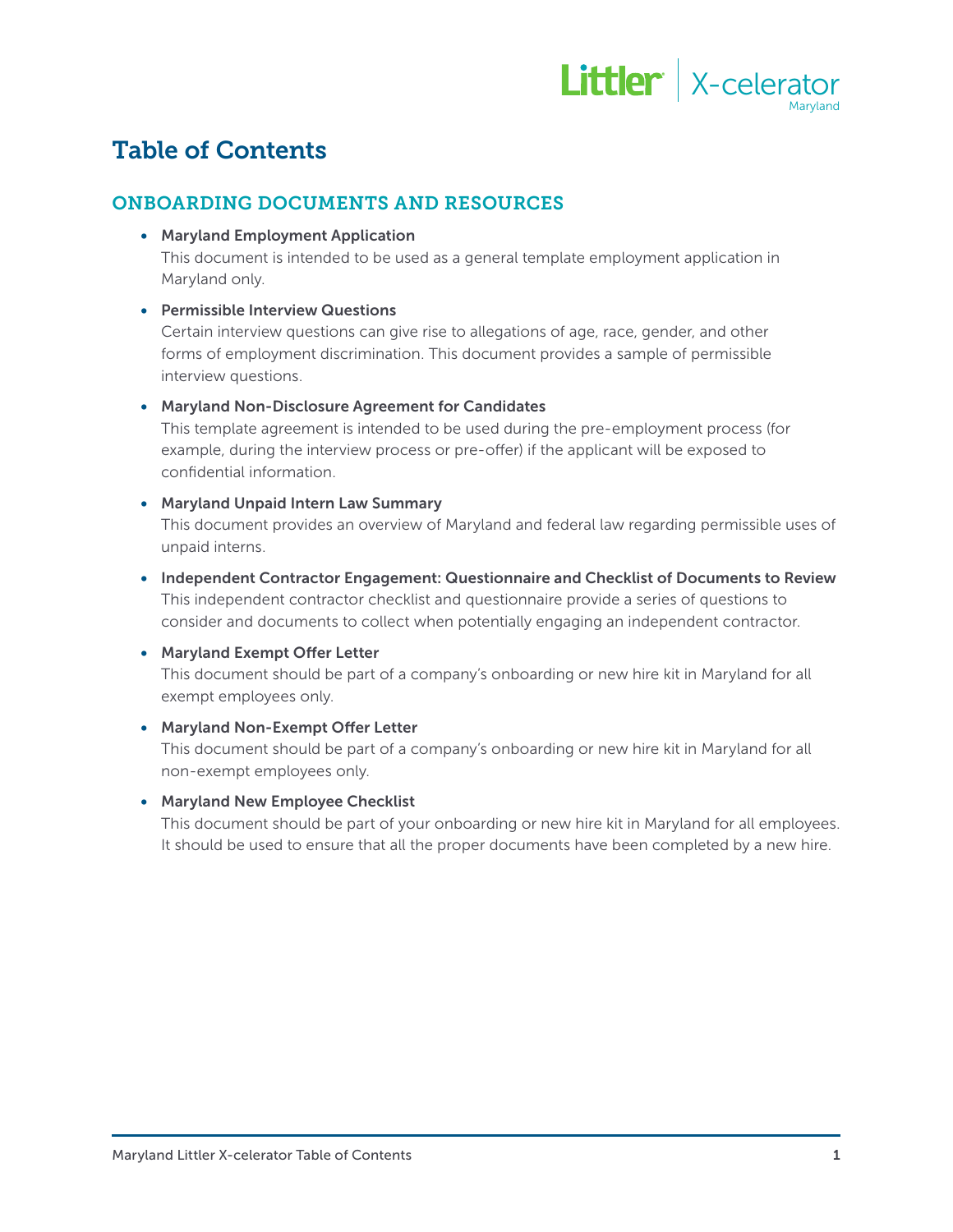

# CONTINUING EMPLOYMENT DOCUMENTS AND RESOURCES

#### • Maryland Personnel File Guidance

This checklist provides a list of documents Maryland employers are advised to include in an employee's personnel file. It also describes the manner in which these documents should be maintained.

# • Sample Maryland EEO and Pregnancy Accommodation Policy

This template equal employment opportunity policy summarizes the employer's commitment to diversity, including its refusal to tolerate discrimination and harassment and its prohibition against retaliation. The policy also addresses pregnancy accommodations.

#### • Performance Review

This employee performance review should be completed by the employee's manager or supervisor at least once per year. It allows the employee's manager or supervisor to assess the employee's performance during the year or past performance period. The performance review should be signed by the employee and the employee's manager or supervisor. An original copy should be kept by the company in the employee's personnel file and copies should be given to the employee and the employee's manager or supervisor.

#### • Disciplinary Notice

This disciplinary notice should be used to document verbal or written warnings given to employees regarding unsatisfactory areas of their job performance, which the employee must correct in order to avoid further disciplinary action, up to and including termination. The notice should be signed by the employee and the employee's manager or supervisor. An original copy should be kept by the company in the employee's personnel file and copies should be given to the employee and the employee's manager or supervisor.

# • Performance Improvement Plan (PIP)

This document should be provided to an employee whose job performance is unsatisfactory. The purpose of this PIP is to confirm the company's expectations for the employee (in as much detail as possible) going forward and to ensure immediate, significant and sustained improvements in the areas described in the document. The goals set forth in the PIP must be reasonable. The PIP should be signed by the employee and the employee's manager or supervisor. An original PIP should be kept by the company in the employee's personnel file and copies should be given to the employee and the employee's manager or supervisor.

# • Maryland Leaves of Absence Guide

This document is a quick reference guide to determine which leaves of absences apply to companies with a certain number of employees under Maryland law.